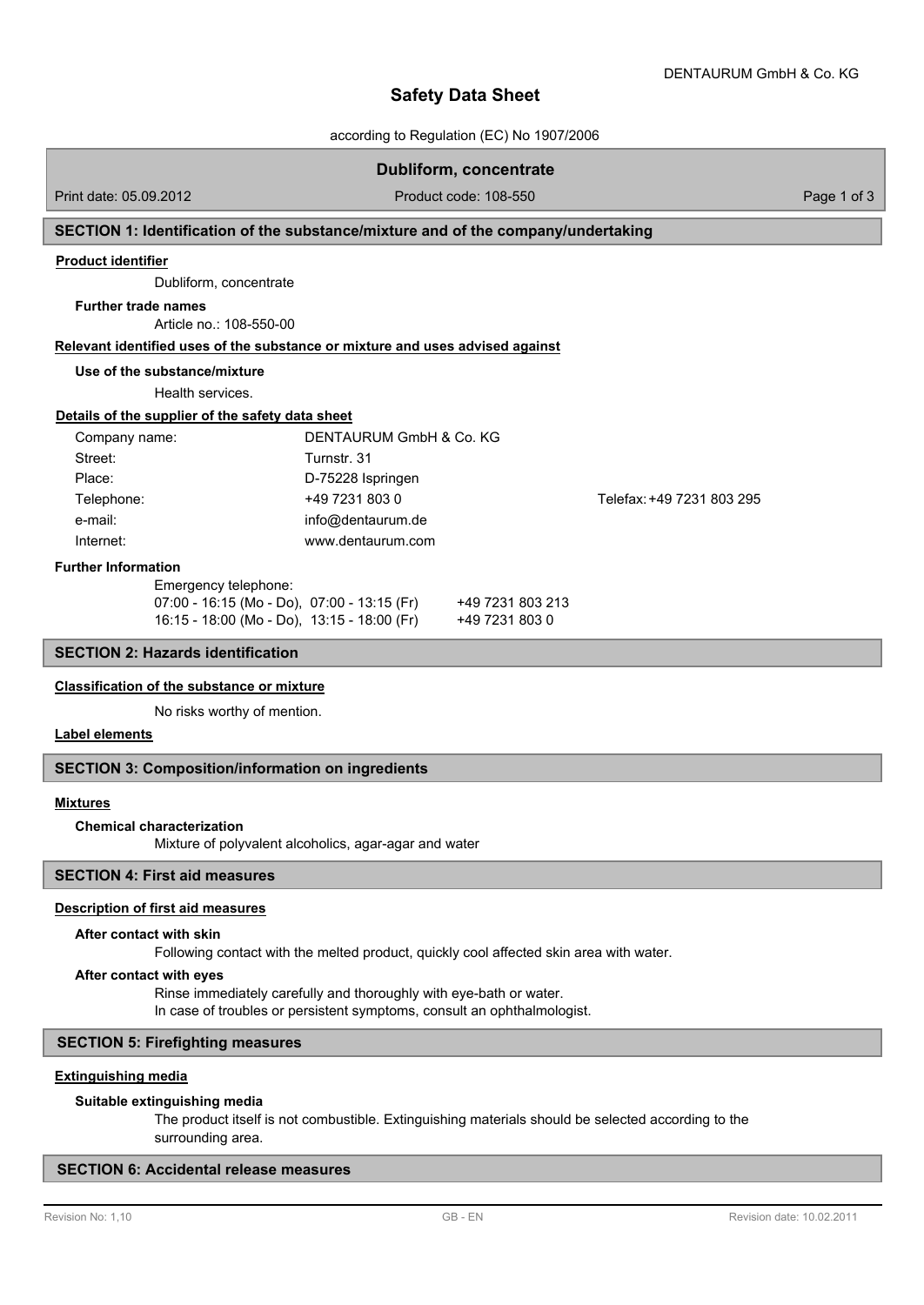# **Safety Data Sheet**

according to Regulation (EC) No 1907/2006

|                                                                                                                                                                                 | <b>Dubliform, concentrate</b> |                    |  |  |
|---------------------------------------------------------------------------------------------------------------------------------------------------------------------------------|-------------------------------|--------------------|--|--|
| Print date: 05.09.2012                                                                                                                                                          | Product code: 108-550         | Page 2 of 3        |  |  |
| Methods and material for containment and cleaning up<br>Collect mechanically.                                                                                                   |                               |                    |  |  |
| <b>SECTION 7: Handling and storage</b>                                                                                                                                          |                               |                    |  |  |
| <b>Precautions for safe handling</b>                                                                                                                                            |                               |                    |  |  |
| Conditions for safe storage, including any incompatibilities                                                                                                                    |                               |                    |  |  |
| Further information on storage conditions<br>Keep container tightly closed.                                                                                                     |                               |                    |  |  |
| <b>SECTION 8: Exposure controls/personal protection</b>                                                                                                                         |                               |                    |  |  |
| <b>Control parameters</b><br><b>Exposure controls</b><br>Protective and hygiene measures<br>When using do not eat or drink.<br>Wash hands before breaks and at the end of work. |                               |                    |  |  |
| <b>SECTION 9: Physical and chemical properties</b>                                                                                                                              |                               |                    |  |  |
| Information on basic physical and chemical properties                                                                                                                           |                               |                    |  |  |
| Physical state:<br>liquid                                                                                                                                                       |                               |                    |  |  |
| Colour:<br>orange                                                                                                                                                               |                               |                    |  |  |
| odourless<br>Odour:                                                                                                                                                             |                               |                    |  |  |
| pH-Value (at 50 °C):                                                                                                                                                            | 7                             | <b>Test method</b> |  |  |
|                                                                                                                                                                                 |                               |                    |  |  |
| Changes in the physical state<br>Melting point:                                                                                                                                 | 90 °C                         |                    |  |  |
| Density:                                                                                                                                                                        | $1,16$ g/cm <sup>3</sup>      |                    |  |  |
| Other information                                                                                                                                                               |                               |                    |  |  |
| Solidification point: 40°C                                                                                                                                                      |                               |                    |  |  |
| Solubility (g/l) in Water: miscible. (90°C)                                                                                                                                     |                               |                    |  |  |
| <b>SECTION 10: Stability and reactivity</b>                                                                                                                                     |                               |                    |  |  |
| <b>Possibility of hazardous reactions</b><br>No risks worthy of mention.                                                                                                        |                               |                    |  |  |
| <b>Further information</b>                                                                                                                                                      |                               |                    |  |  |
| Thermal decomposition: none/none                                                                                                                                                |                               |                    |  |  |
| <b>SECTION 11: Toxicological information</b>                                                                                                                                    |                               |                    |  |  |
| Information on toxicological effects                                                                                                                                            |                               |                    |  |  |
| <b>Acute toxicity</b>                                                                                                                                                           |                               |                    |  |  |
| Acute toxicity (oral): Rat. > 5000mg/kg<br>Irritation and corrosivity                                                                                                           |                               |                    |  |  |

Irritant effect on the skin: Not an irritant. Irritant effect on the eye: Not an irritant.

## **Sensitising effects**

no danger of sensitization.